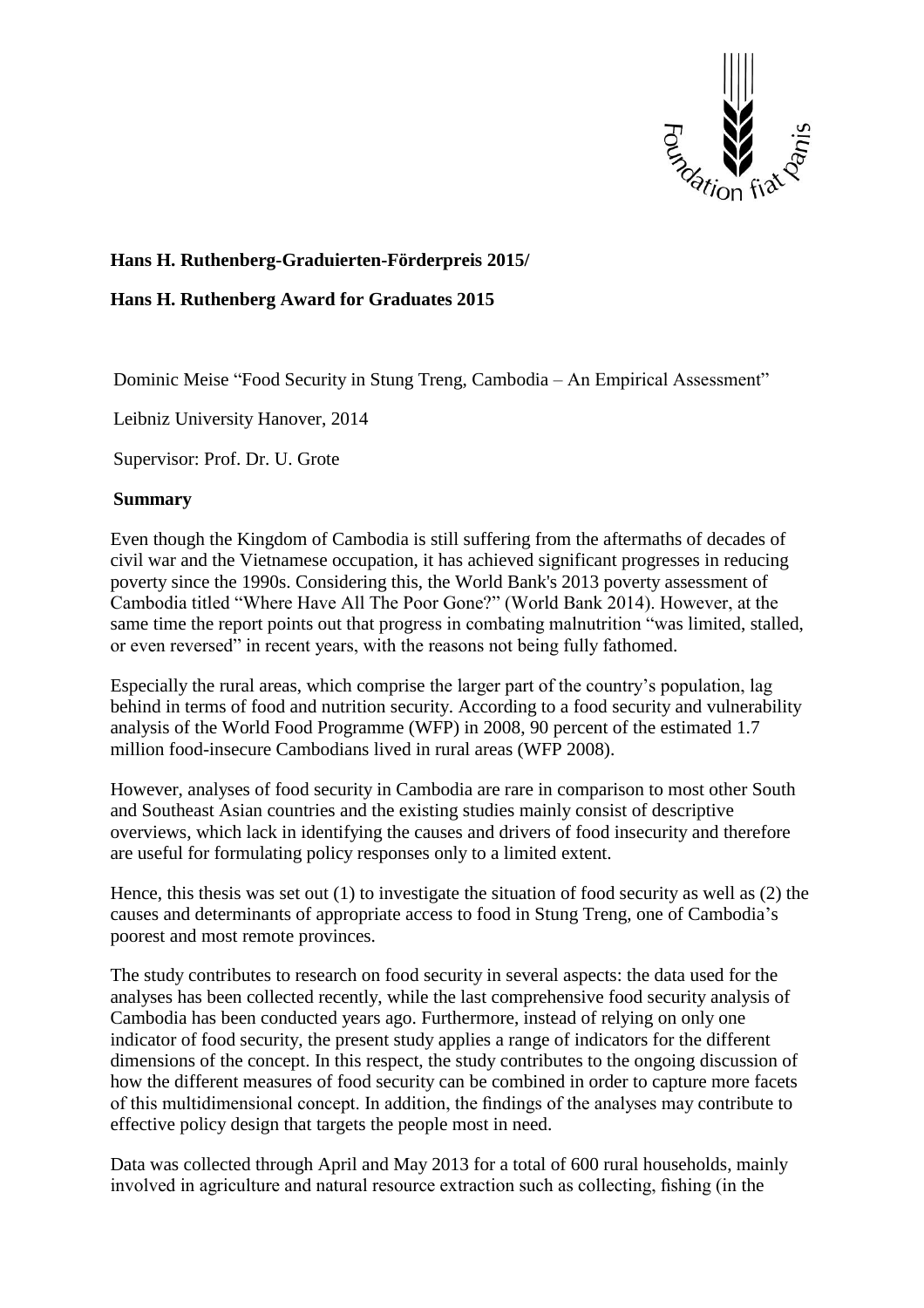Mekong and its tributaries) and hunting. Other income earning opportunities are scarce as for example credit is not available for most households.

Food security is often described as an elusive concept, as it is constantly evolving and very difficult to assess its multidimensional nature. Although most researchers agree that food security is best described by a range of measures, the question on what indices should be combined for food security assessments remains unresolved and indicators are often treated as interchangeably or their use is predetermined by institutional context (Maxwell et al. 2014; Coates 2013).

Therefore the first research objective was addressed by applying a range of indicators for the three different dimensions of the concept that are measured at the household level (access, utilization and stability) depicted in table 1.

It was shown that by relying on a single measure at one point in time, one is hardly able to depict the very complex situation of food security within a region, which can in turn lead to no or misguided policy responses.

| Food Security Dimension                             | Indicator                                                          |
|-----------------------------------------------------|--------------------------------------------------------------------|
| Food access in terms of nutrient adequacy (quality) | <b>Household Dietary Diversity Score</b><br>Food Consumption Score |
| Food access in terms of food sufficiency (quantity) | Food Consumption Score                                             |
| Food utilization                                    | Child anthropometrics for children $< 5y$ .                        |
| Food security stability                             | Self-assessed measures                                             |

Table 1: Indicators used to assess food security in Stung Treng

With respect to the World Food Programme's Food Consumption Score (FCS) it was established, that food insecurity in terms of food access was relatively low and has improved when compared to findings of a study by the World Food Programme from 2008; only very few households (1.7 %) are classified as having a poor food consumption and around 17 % of households belong to the group of borderline food insecure households. However, on closer consideration of the composition of the FCS as well as the Household Dietary Diversity Score (HDDS) the findings showed that the overall dietary diversity is rather low and that the high FCS is mostly attributable to the high consumption of fish. At the same time, other important food groups such as pulses, fruit or dairy-products are often missing in the diets of households in Stung Treng.

To measure food utilization three anthropometric indicators revealed that an alarming proportion of children below the age of five is suffering from undernutrition as 55 % of children are stunted (too small for their age), 37 % are underweight (too light for their age) and 22 % are wasted (to light for their height). In comparison to the Demographic and Health Survey from 2010 there was not visible improvement with respect to these indices. Therefore, these findings are contradictory to the on average quite high FCS of the population.

By applying several self-assessed measures for the stability dimension food security, it was established that a pattern of seasonal food insecurity for many households is likely, as the data and literature suggest that both rice and fish might become scarce during the rainy season and the data for this thesis were actually collected during the peak of the fishing season. In this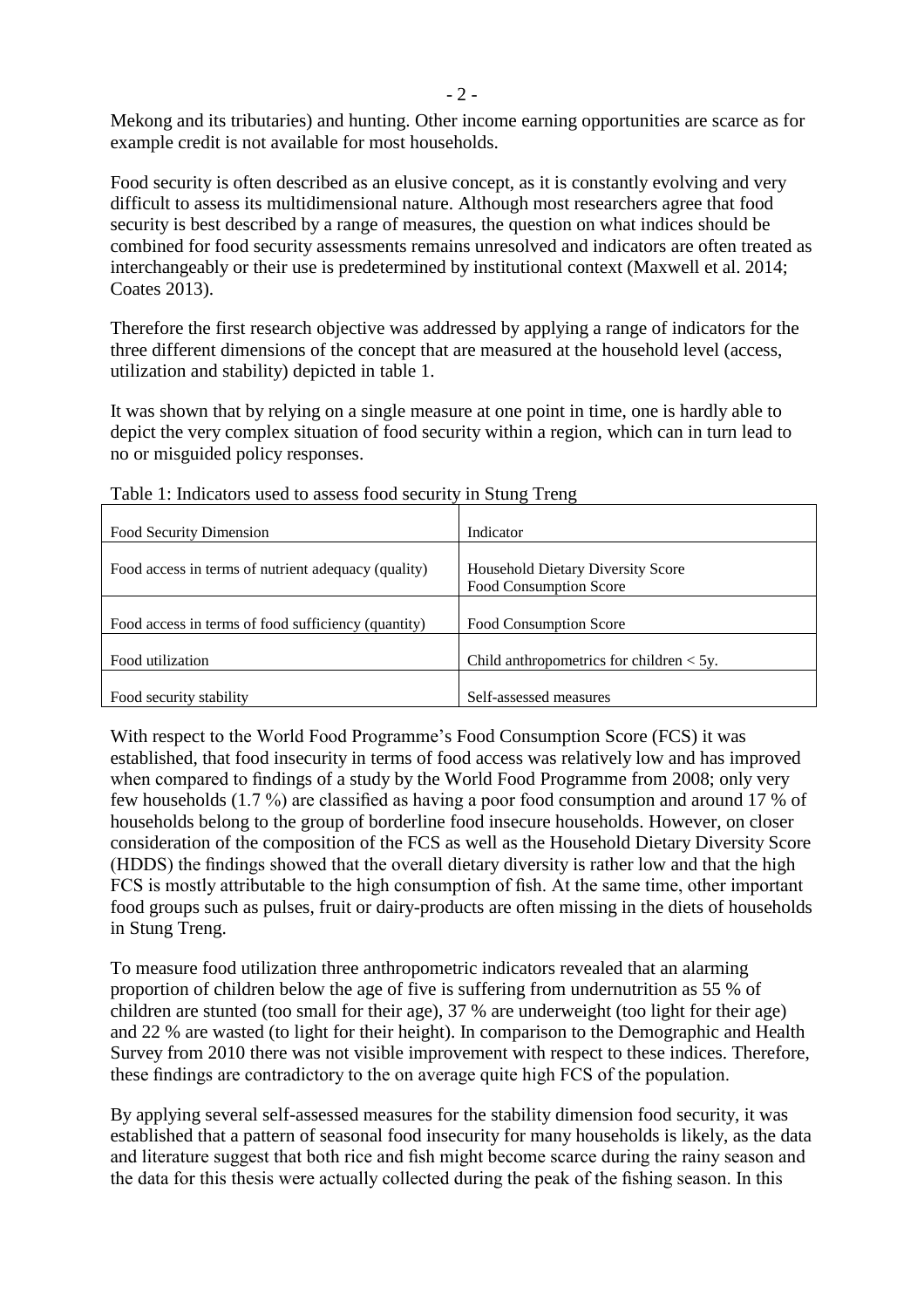respect a sensitivity analysis has shown that one (two) day(s) of less fish consumption per week would increase the proportion of the food insecure from around 18 % to more than 25 % (35 %). These findings show that a relatively large proportion of households are vulnerable to become food insecure during the lean season.

The rationale from these findings is that quantifications of the number of food insecure have to be viewed with caution and that they are strongly influenced by the choice of indicators as well as the timing of food security assessments. A comprehensive overview of a population's situation regarding food security can only be achieved by applying a range of indicators several times per year to account for the different facets of the concept and variations over time as most food insecurity is seasonal. However, this is hardly ever done due to time, money and other feasibility constraints.

Concerning the second research question, namely to identify the causes of drivers of insufficient access to food, bivariate analysis as well as an Ordinary Least Squares (OLS) regression with the FCS as regress and was applied. Regressors were chosen based on a comprehensive literature review and a Sustainable Livelihoods framework, which emphasises the highly diversified portfolio of activities rural people rely on to earn their livelihoods. Confirming the assumptions of the SL framework, the results depicted the high diversity of livelihood assets and strategies rural households draw on to sustain their livelihoods and food security. The findings revealed that food security is positively related to household size, education of the household head, membership in a political party, market- and credit access, crop diversification as well as engagement in small businesses and fishing, while engagement in hunting and agricultural wage labour was found to be negatively associated with food security.

Several conclusions can be drawn from the descriptive and regression results. Amongst the severe problem of child-malnutrition, the lack of decent employment and infrastructure, the strong reliance of Stung Treng's people on livelihood strategies directly linked to the natural resource base for example deserves strong attention of policy makers. As virtually every household in the sample reported a fast deterioration of natural resources such as forest area, wild animals and fish stocks and most of these activities are not controlled by any authority, this clearly hints at a problem in resource management and therefore sustainability. Hence, it is necessary to find solutions for a sustainable use of the natural resource base without impairing the ability of the poor to earn their livelihood.

A particular strong concern in this respect emerges when the high importance of fish consumption for rural Cambodian people is considered. Due to the Mekong's high potential for generating hydropower, many dams are either already constructed or planned, which will impact the ecosystem of the river largely (Ziv et al. 2012), which will have severe implications for food security in the region.

## References

Coates, J. 2013: Build it back better: Deconstructing food security for improved measurement and action. In: Global Food Security 2 (2013) pp. 188-194

Maxwell, D., Vaitla, B., Coates, J. 2014: How do indicators of household food insecurity measure up? An empirical comparison from Ethiopia. In: Food Policy 47 (2014) pp. 107-116.

WFP 2008: Kingdom of Cambodia: Comprehensive Food Security and Vulnerability Analysis. World Food Programme, Rome.